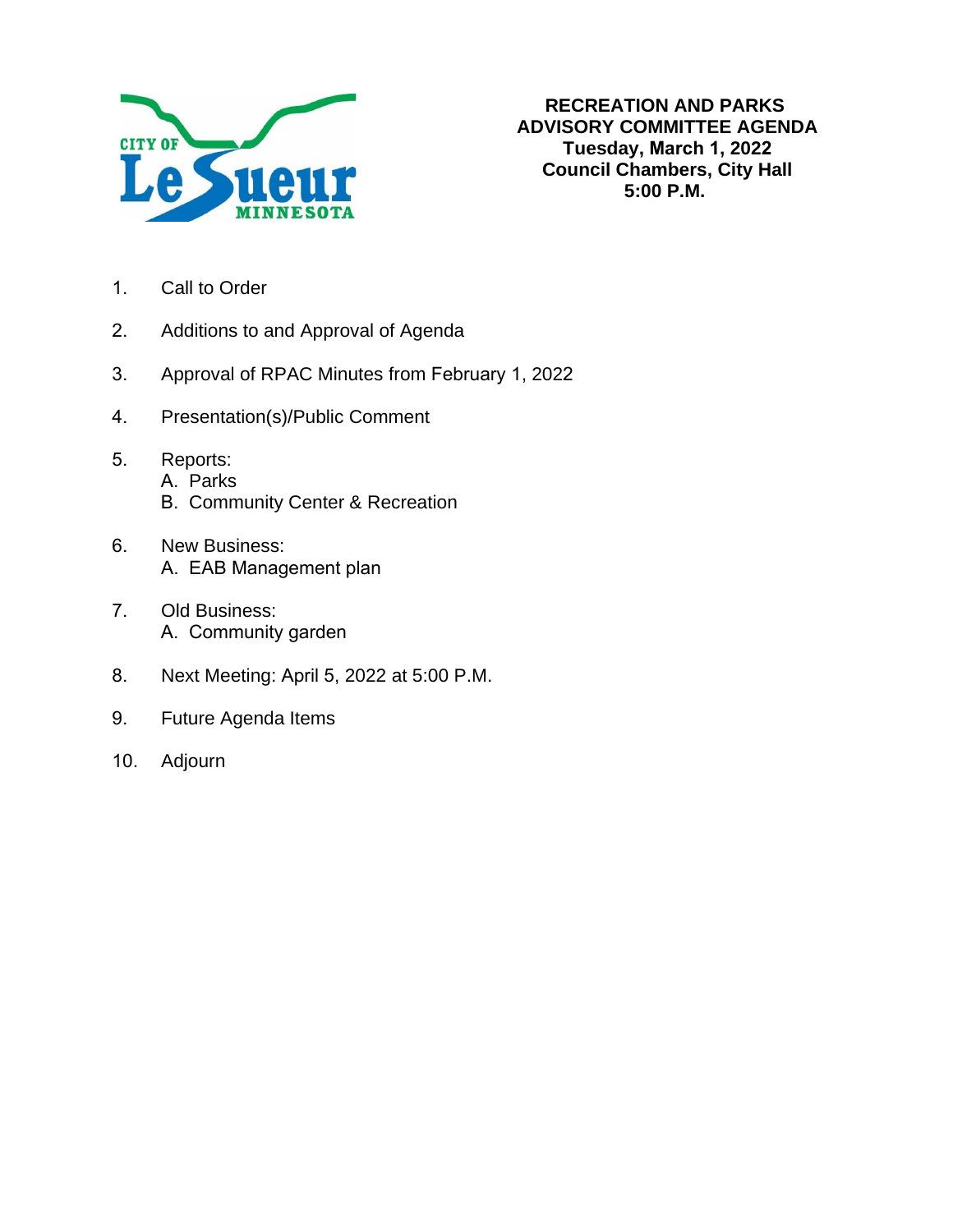

The Regular Meeting of RPAC was held on Tuesday, February 1, 2022, at 5:00PM

**RPAC Members present:** B Raduenz, R Wilke, T Mercier, M Huntington, R Goggin; **RPAC Members absent:** none **Advisory Members present**: Scott Schroeder, Allison Watkins

# **Meeting called to order by Vice R Goggin at 5:00 PM.**

## **Approval of Agenda:**

- Motion by R Wilke to approve the agenda as presented and seconded by T Mercier
- Voting in favor: B Raduenz, T Mercier, R Wilke, R Goggin, M Huntington; Members voting no: None
- Motion carried.

## **Approval of Minutes:**

- Motion by R Wilke to approve the January 4, 2022 minutes and seconded by B Raduenz.
- Voting in favor: B Raduenz, T Mercier, R Wilke, R Goggin, M Huntington; Members voting no: None
- Motion carried.

## **Presentation/Public Comment:**

## **Reports**:

## **A. Parks:**

o S Schroeder gave an update on the Parks.

## **B. Community Center and Recreation:**

 $\circ$  A Watson gave an update on recreation programs and the Community Center, discussed future potential offerings of programs, and gave a quarterly update on memberships.

## **New Business:**

## **A. Integrated Pest Management**

o Schroeder discussed the importance of the City having a policy/plan on how pests are managed within the City. Motion passed for RPAC to adopt the policy/plan.

## **Old Business:**

## **A. Community garden**

 $\circ$  Schroeder discussed the possibility of the City renting the lot at the old presbyterian church. The City is still waiting to hear back from the owner. The City is waiting on Word of Life church group for approval to apply for grant monies to install a 60 plot garden on their property.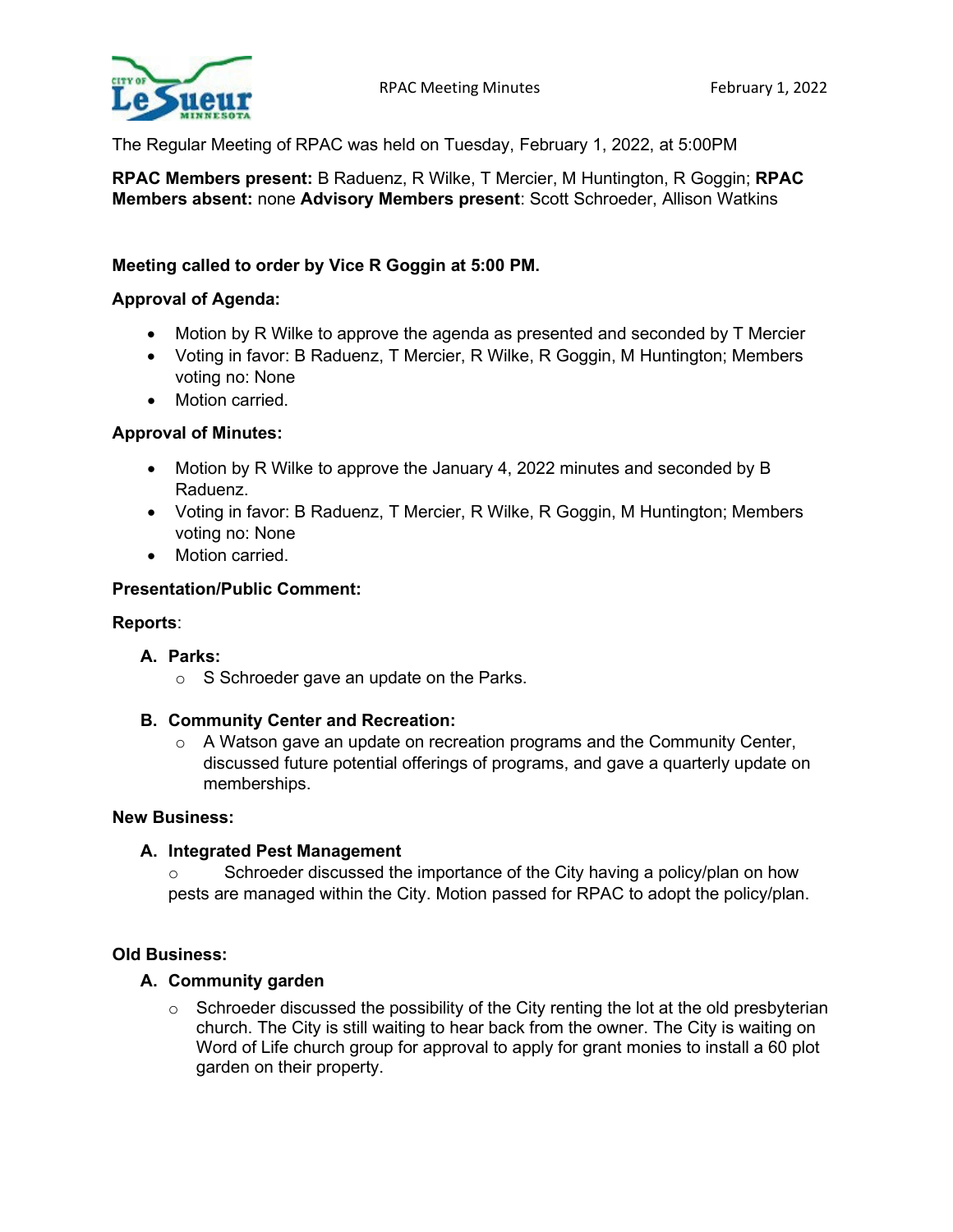

# **Next meeting will be Tuesday, March 1, 2022 @ 5:00PM**

**Items for upcoming meetings:** EAB management plan

## **Adjournment:**

- Motion by R Wilke and seconded by B Raduenz to adjourn.
- Voting in favor: B Raduenz, T Mercier, R Goggin, R Wilke, M Huntington Members voting no: None
- Meeting adjourned.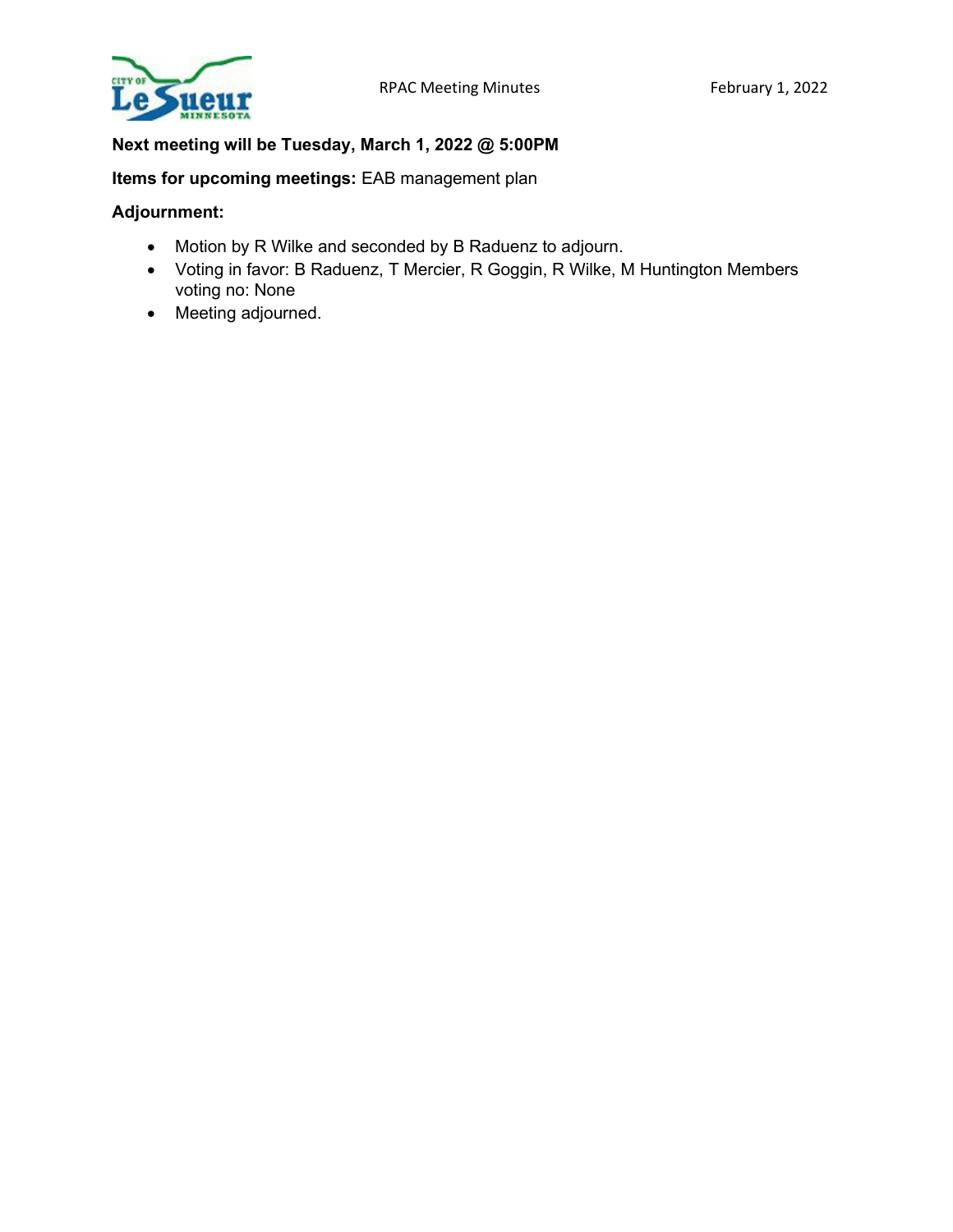

# *CITY OF LE SUEUR RPAC UPDATE*

TO: RPAC Chair and Board

FROM: Scott Schroeder, Public Works Manager

SUBJECT: Park Staff Report

DATE: RPAC Meeting of Tuesday, March 1, 2022

## **PURPOSE**

Park status updates.

## **Park Status:**

- **American Legion:**
	- o Resolution signed by council for DNR grant. Grant due by 3/31/2022
- **Cedar Ridge Trails:** o Nothing to report
- **Jo Eagle Anderson:** o Nothing to report
- **Le Sueur Dog Park:** o Nothing to report
- **Mayo:**
	- o Nothing to report
- **Mothers Louise:**
	- o Nothing to report
- **Pierre Le Sueur:** Nothing to report
- **River:**
	- o Nothing to report

**Park Reservations:** Staff is taking reservations for American Legion, Jo Eagle Anderson, and Mayo park shelters in the 2022 season.

## **ACTION REQUESTED**

Recognize & accept this month's report from staff.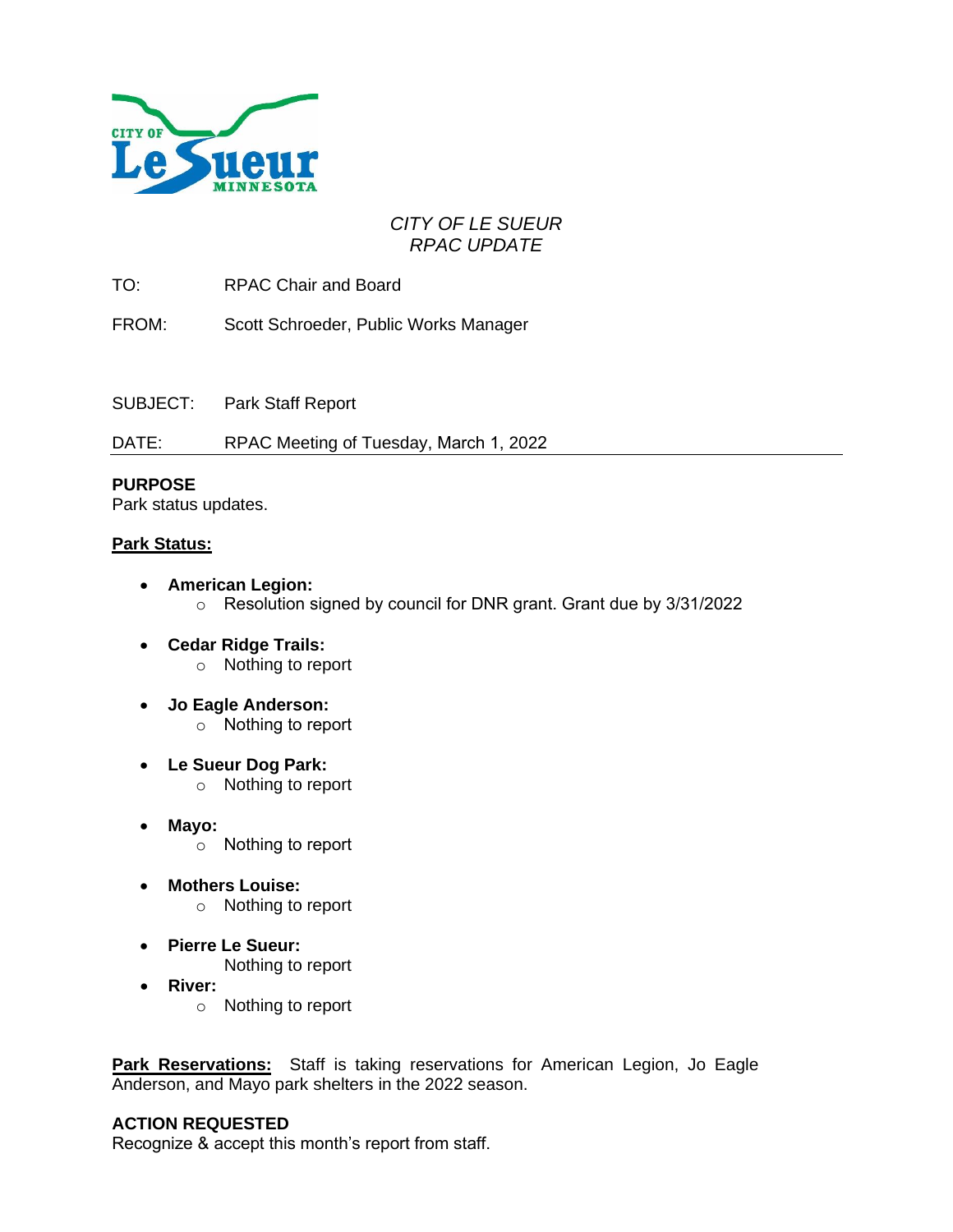

## CITY OF LE SUEUR REQUEST FOR RPAC ACTION

TO: RPAC Chair and Board

FROM: Allison Watkins, Recreation Manager

SUBJECT: Recreation Report

DATE: For the RPAC Meeting of Tuesday, March 1, 2022

#### **PURPOSE/ACTION REQUESTED**

To provide the RPAC Committee information to have a continued discussion regarding Le Sueur Community Center services.

The Le Sueur Community Center changed membership pricing in January, and we have been seeing an increase in membership numbers. We have also installed the new sign advertising our new membership price and facility features.

City Council has approved the cities request to proceed with an RFP related to the Recreation Facilities Master Plan. The final report submittal is August 15, 2022. This report will help guide city staff with the future of the community center and outdoor pool.

#### **Project Updates**

- Install the new dead lift platform. This will be attached to the Half Rack, so members can dead lift and drop weights without damaging the floor.
- Outdoor Pool diving board the diving board needs to be replaced. This is a project that we are planning to have completed by the opening date for the pool.
- Building a skate rack for our new rental skates.
- Gutter replacement for the outdoor pool was approved in this year's CIP. These will be ordered in the next month and installed before the outdoor pool opening.

## **PURPOSE/ACTION REQUESTED**

Recognize & accept this month's report from Le Sueur Recreation staff.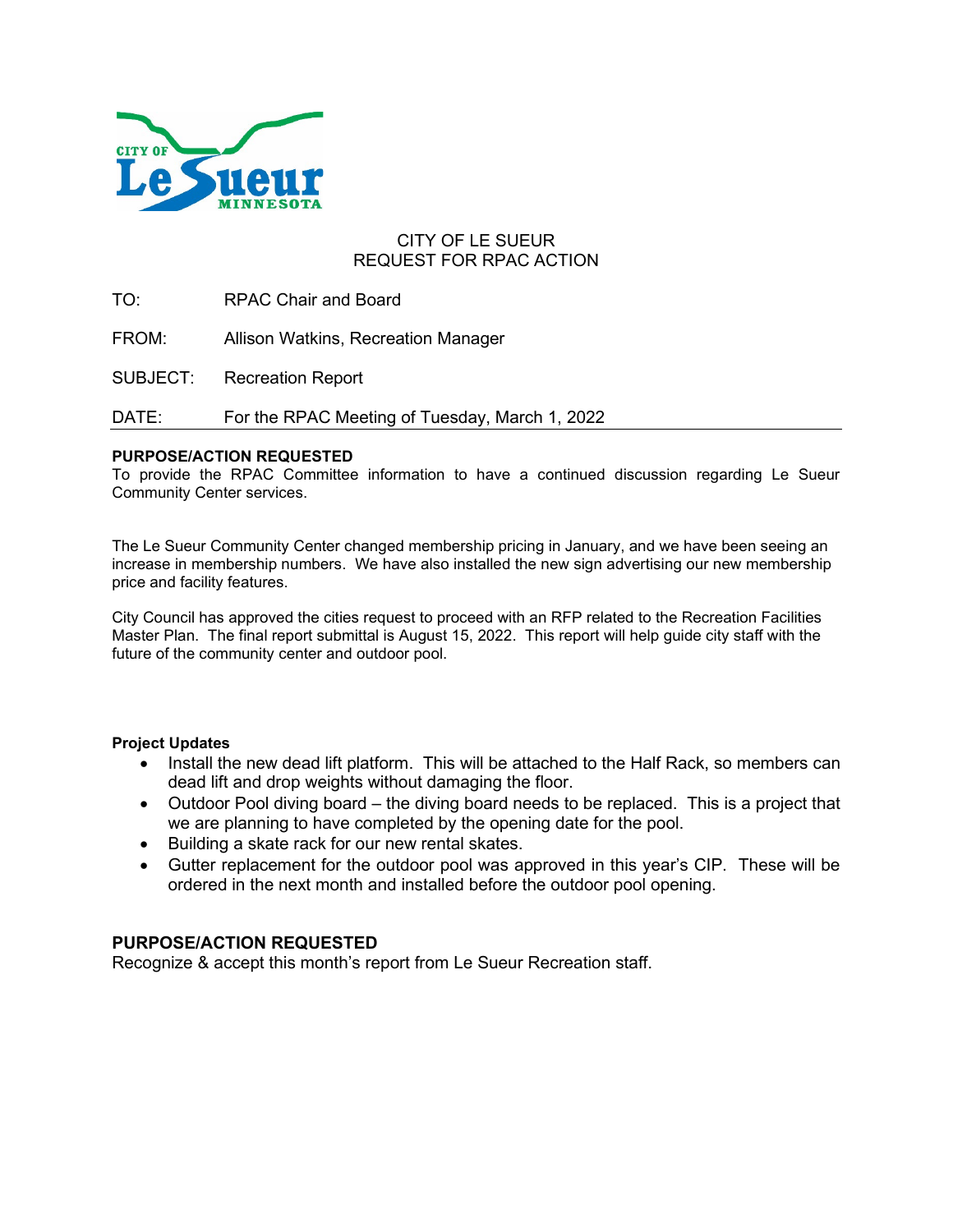

# **City of Le Sueur**

# **Emerald Ash Borer (EAB)**

**Management Plan**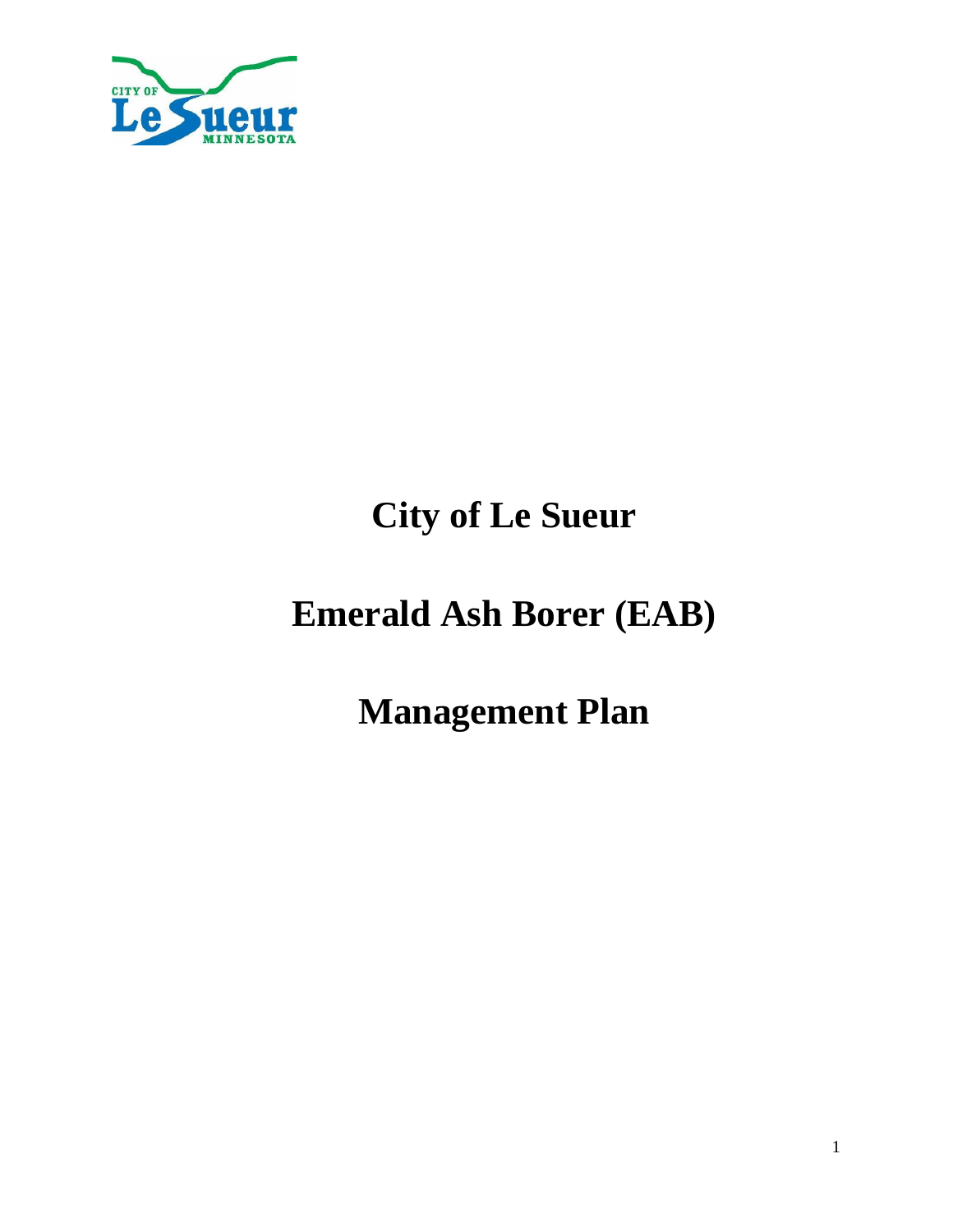

## **Introduction:**

Emerald Ash Borer (*Agrilus planipennis)* or more commonly known as EAB, is a very destructive invasive pest to all species of ash trees (*Fraxinus spp)*. Emerald Ash Borer is an exotic borer native to Asia with its natural range being in China, Japan, Mongolia and Korea. This invasive beetle was first discovered in North America in 2002, and has been confirmed in 35 states, including Minnesota.

Minnesota is the host to roughly one billion ash trees, making it the largest concentration of this shade tree species in the whole country. There is currently no resistance to EAB in our native ash trees. The green ash (*Fraxinus pennsylvanica),* black ash (*Fraxinus nigra)* and white ash (*Fraxinus americana)* are among the ash trees found in this northern state. Emerald Ash Borer was first found in St. Paul, Minnesota in 2009 and has been detected in many surrounding counties.



**counties detected with known EAB, making it more susceptible for an EAB spread.**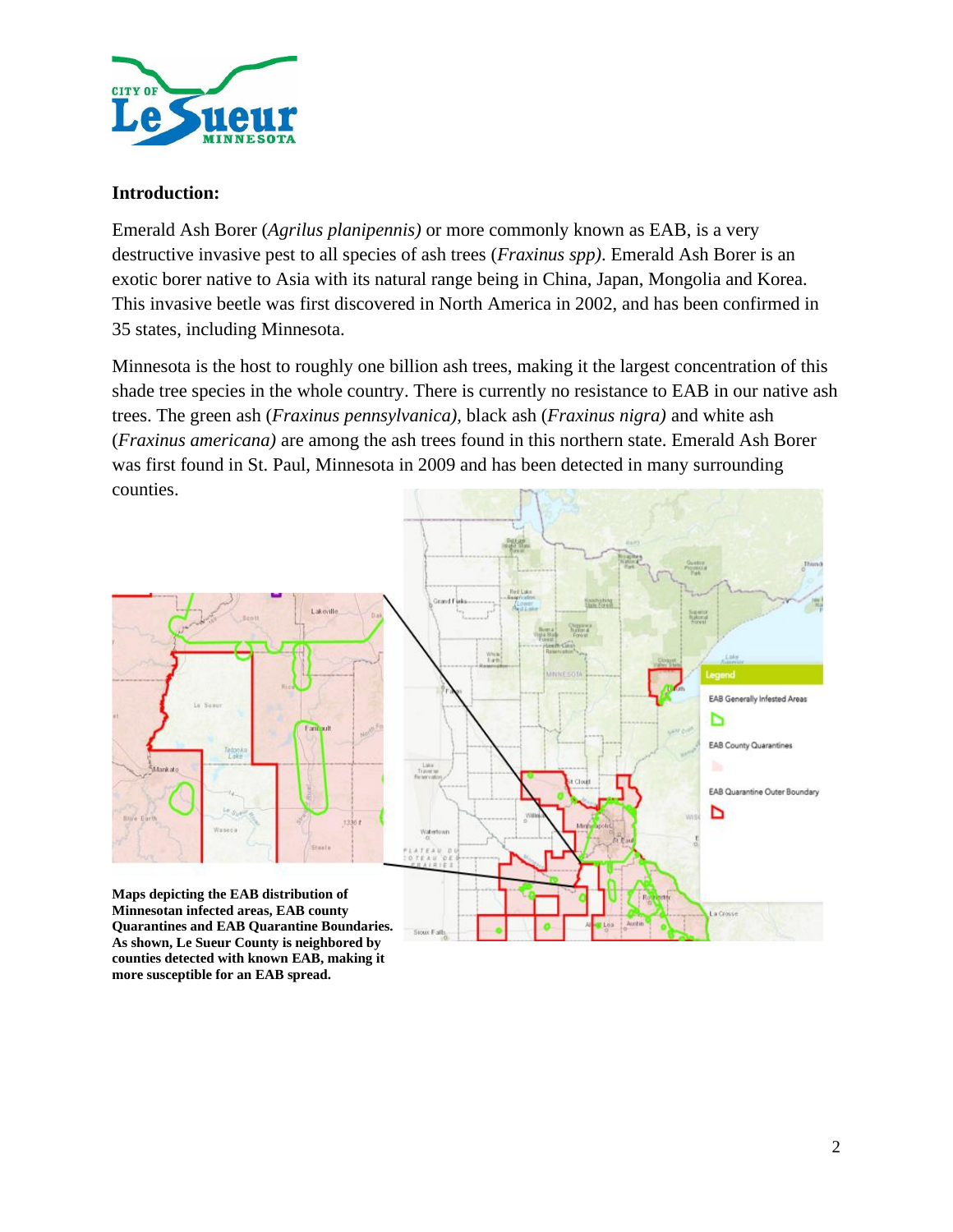

The Emerald Ash Borer adult beetle lives outside of the tree, not causing harm as does the larvae inside the tree disrupting the vascular system. During this immature stage, the larvae feed on the outer one inch of bark, which puts a halt to the flow of nutrients throughout the tree canopy. As the worm-like larvae tunnels around the innards of the ash tree, the slow process of dieback begins. The symptoms are less pronounced once initially infested, so by the time the symptoms are visible it is possible the EAB population has already grown and spread to other trees.

Ash trees are not only abundant within the City of Le Sueur, but they are an important component to our urban landscapes providing essential tree canopy. The question is whether the Emerald Ash beetle has been found within the county from known infestation sites. The potential of losing these trees if the EAB goes undetected within the ash trees could be detrimental to not only the economy but the environment as well. The cost of injecting, removing and even managing the ash trees of an infestation can be severely high.

# **Definitions:**

- *Quarantine Zones-* Minnesota Department of Agriculture (MDA) regulated areas that restrict the movement of any ash tree material.
- *Public Right Away-* A piece of land that gives the public works responsibility to maintain roughly 10-15ft back of curb onto parcel of land, which is considered the public rightaway.
- *Diameter at Breast Height (DBH)*-Standard for measuring trees, the diameter (crosssection) is measured in inches from about 4.5ft above the ground.
- *Host Species-* All tree species of the *Fraxinus* genus, all which are susceptible to the Emerald Ash Borer invasive species.
- *Known EAB Infested Sites-* Known and designated areas where EAB has been found and documented of the infested ash tree.

# **Purpose:**

By implementing the provisions of the Emerald Ash Borer Management Plan, the City of Le Sueur is attempting to prepare for the pending disruption that an EAB infestation has on urban forests. This plan helps mitigate specific strategies for the possible occurrence of an Emerald Ash Borer outbreak, along with some proactive approaches that help spread the costs in a manageable time period. The green ash (*Fraxinus pennsylvanica)* has been planted extensively within both private and boulevard trees. To prepare for its arrival, policies and resources help show how tree mortality will impact the social, economic and quality of life in Le Sueur.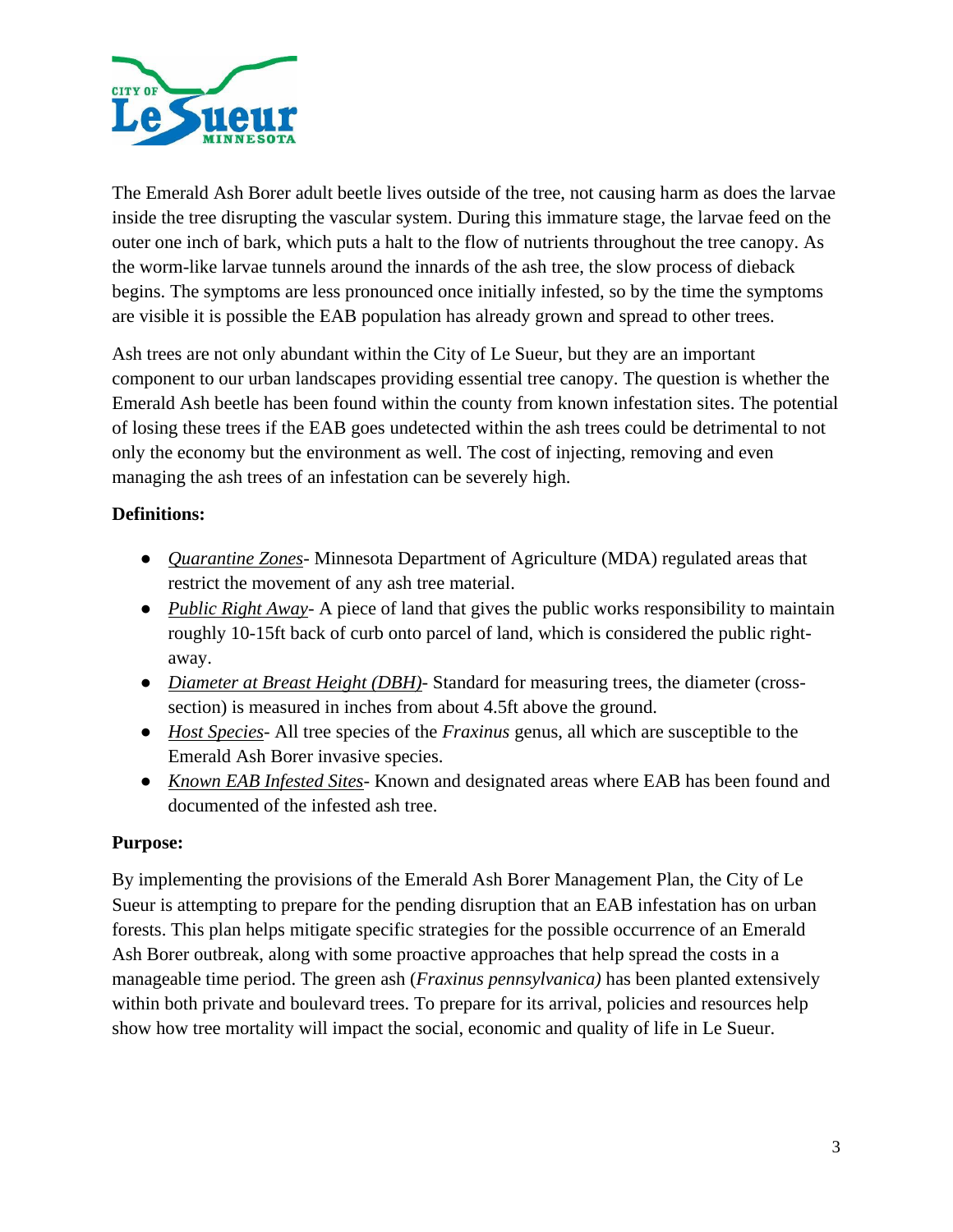

# **What is Emerald Ash Borer?**

[Emerald Ash Borer,](https://www.dnr.state.mn.us/invasives/terrestrialanimals/eab/index.html) (*Agrilus planipennis),* is a quarantined non-native invasive wood bearing beetle that inconspicuously kills ash trees. Adult EAB are small, bright iridescent green beetles with a slender body of about ⅓"-½". Underneath their wings is a purple magenta color and their eggs are laid on a tree's bark. The larvae then bore into the tree and feed on the new wood, impacting the ash tree's ability to grow, suppressing the supply of nutrients. The larvae have white flat bodies and are roughly 1" long when fully grown. They feed until late fall and transform into pupae in late spring.

**[Does My Tree Have Emerald Ash](https://www.wayzata.org/DocumentCenter/View/113/Do-I-have-EAB-PDF)  [Borer \(EAB\)?](https://www.wayzata.org/DocumentCenter/View/113/Do-I-have-EAB-PDF) Many insect's Native to Minnesota have been Confused for the [EAB pest.](https://www.burnsvillemn.gov/DocumentCenter/View/9738/EAB-lookalikes_M1242-9?bidId=) So, Correctly identifying whether the beetle is Emerald Ash Borer and if the tree is an** *[Fraxinus](https://www.dnr.state.mn.us/invasives/terrestrialanimals/eab/idashtrees.html)* **is quite critical. If you do concur or suspect that your ash tree has been infected with this nuisance, contact the Minnesota Department of Agriculture (MDA) on their Arrest the Pest phone, 1-888-545-6684**

# Emerald Ash Borer



**EAB** larva

**EAB** tunnels

# **[Symptoms of Emerald Ash Borer](https://extension.umn.edu/tree-and-shrub-insects/emerald-ash-borers)**

The first signs of an outbreak are non-noticeable, but the pest quickly kills, and the ash tree will usually die within four years of initial contact. Early detection is difficult, so noticing increased woodpecker activity and die-back of the upper canopy is one of the tall tale signs. The city is working towards a tree inventory of existing ash trees in boulevard and public land limits to help implement the impacts that a EAB infestation will have on Le Sueur.

- Increased woodpecker activity- they peck out outer bark while foraging to feed on EAB larva
- D-shaped exit holes ¼" as adult beetles emerge from late May to August
- Bark splitting
- Canopy dieback- begins in the one-third top of canopy
- Serpentine (S-shaped) galleries situated under the bark- galleries in which larvae feed
- Epicormic Shoots growing from ash tree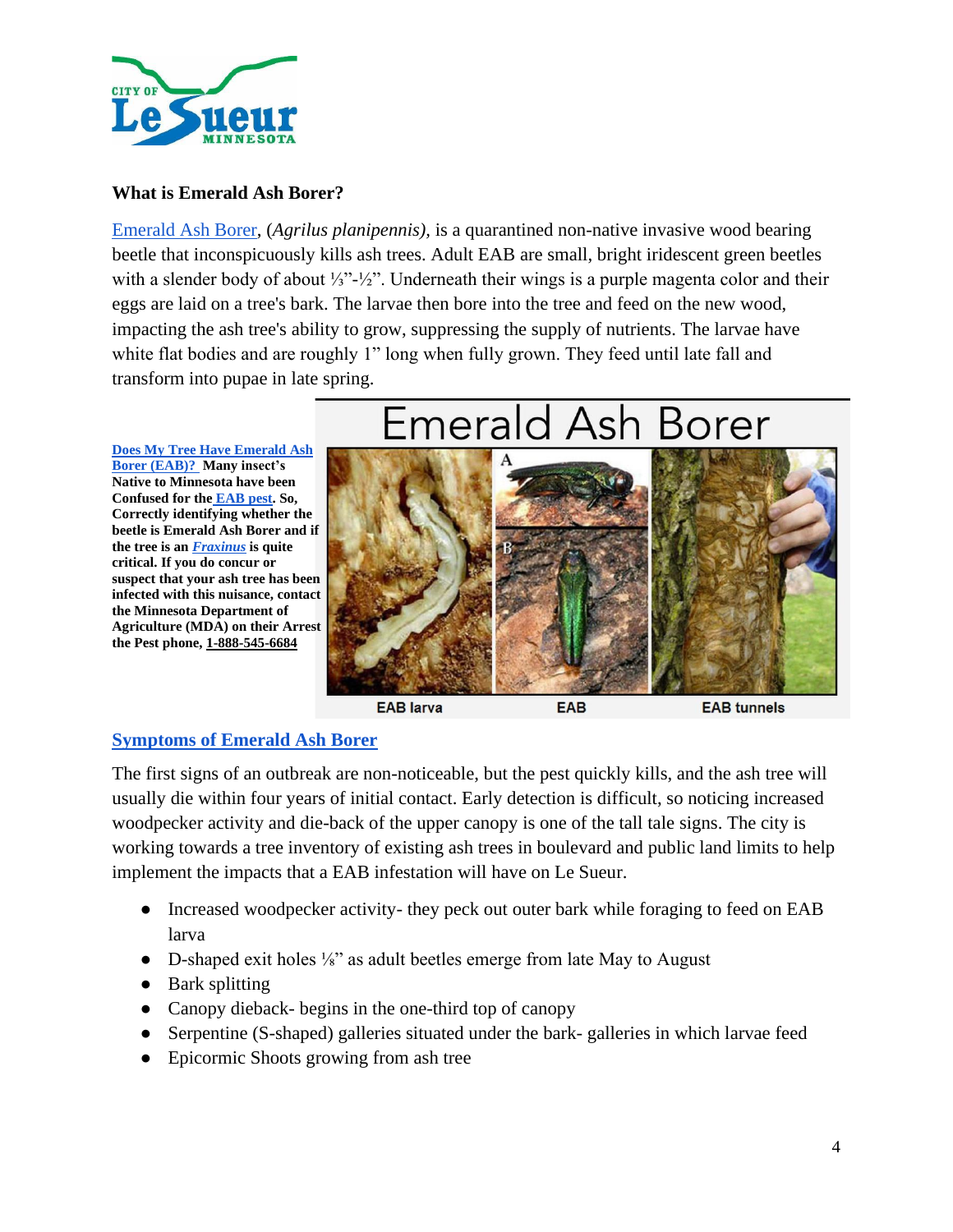

# **Slow the Spread**

Emerald Ash Borer naturally spreads within one to two miles annually. The beetle is spread through short distance natural flight and infested firewood through long distance. Without care, movement of infested material results in a wider and faster spread of EAB. [Proper management](https://www.mda.state.mn.us/best-management-practices-eab) and planning practices will help slow the spread and provide protection for the uninfected Minnesotan forests.

- Don't import infested ash material such as firewood into Minnesota
- Don't transport ash firewood unless [MDA certified](https://www.mda.state.mn.us/plants-insects/firewood-producers)
- Remember that it is illegal to move non-coniferous firewood outside EAB quarantine zones
- Remain diligent on monitoring your ash tree to recognize the possible infestation of EAB

# **Action Plan Development**

● **Education-** The City of Le Sueur is willing to strive and educate its residents on EAB management through public meetings, the city website, mailings, literature, community meetings, public meetings and local newsletters. The City and County members will keep in touch and stay in contact with the [Minnesota Department of Agriculture \(MDA\)](https://mn.gov/mda/search/?query=EAB) and other institutions concerned with the Emerald Ash Borer pest. The members will all maintain good communication and ensure the residents know the awareness of EAB and the management plan strategies they'll implement when there is an outbreak.

# **Tree Inventory**

During the Fall of 2021, the city has been performing a tree inventory of all boulevard and public trees. The first process of initiating an EAB management plan is constructing a proper tree inventory. [Tree inventory](https://trees.umn.edu/outreach/community-tree-inventories) consists of attributes of the *Fraxinus* tree, including the location, size (DBH) and current condition of the tree. At minimum, there should be a tree inventory of all ash trees within the maintained park/boulevard areas to get a rough estimate of the cost of an Emerald Ash Borer infestation. The objective of the tree inventory will assess the current liabilities and values of the public ash trees to set forth preparation and action strategies.

● **Boulevard Trees-** The City will initiate a new policy that prohibits the planting of any *Fraxinus* species, to help diversify the tree canopy of Le Sueur and to eliminate the chance of a future EAB infestation. Ash trees that are in a poor condition will be marked for removal. Once EAB is discovered, the tree will be removed and disposed of properly. Replanting will be done after removal, with a certified Boulevard Tree List. Tree plantings will be done the following spring/fall. Pesticide control will be done to trees considered "Legacy Trees". These trees are defined to be trees of historical significance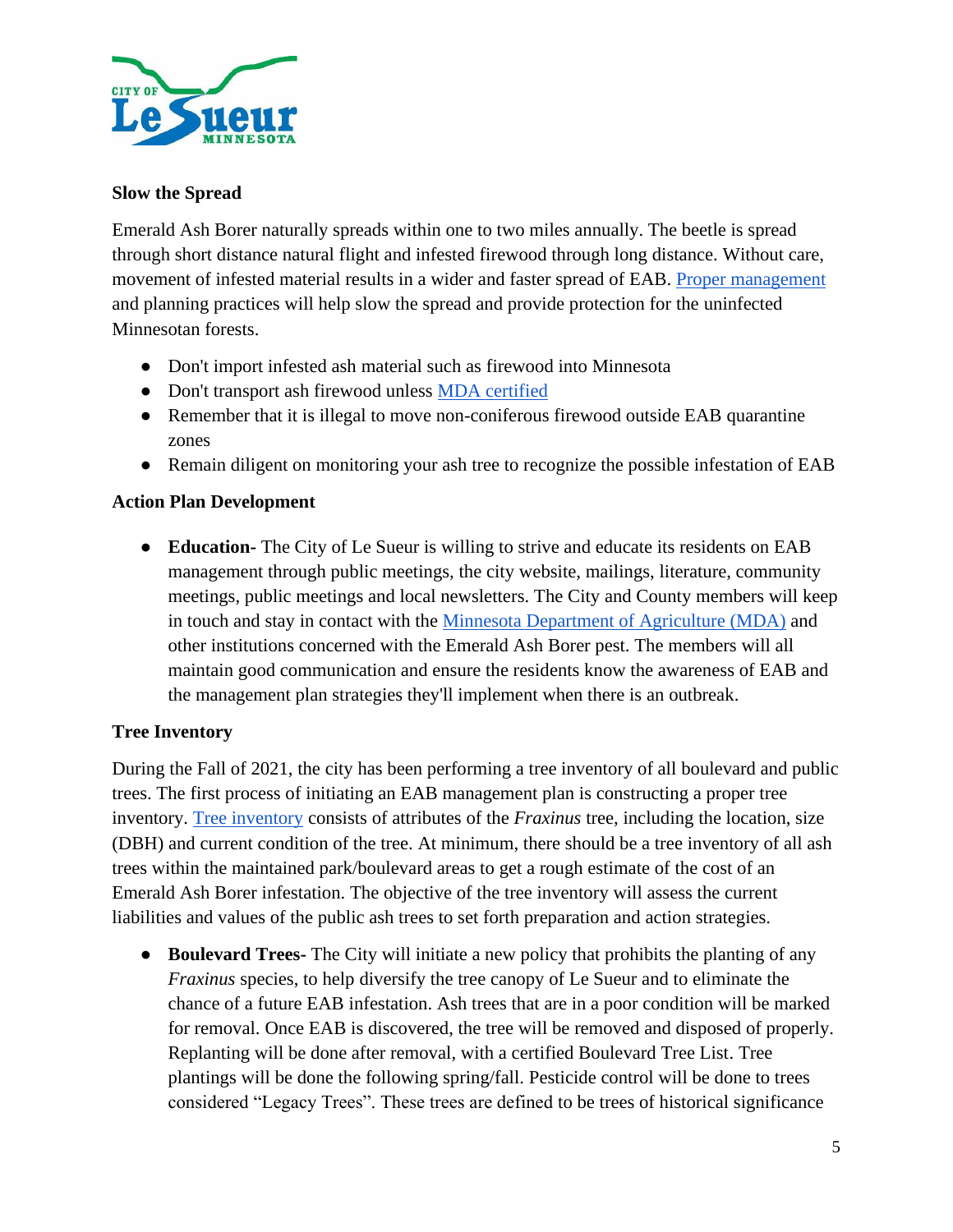

or excellent condition. This method is more cost efficient, performing pesticide injection than tree removal/disposal.

- **Park Trees-** The number of ash trees within the maintained park areas will be targeted for removal if EAB is discovered. The City will establish detection trees and traps as needed, to help detect early EAB infestation. If an ash tree in a wooded area is found to be infested, proper removal may be initiated to help slow the spread of EAB. Ash trees that are removed in a maintained area will be replaced on the City's budget.
- **Private Trees-** Through proper educational efforts that the City offers, private property owners are encouraged to diligently monitor their ash tree for any signs of EAB. They can either contact a certified tree contractor or [MDA to arrest the pest.](https://www.mda.state.mn.us/reportapest) The City encourages property owners to diversify the tree canopy of Le Sueur and help try to buffer future infestation of EAB. Future tree planting suggestions are on the City's website, called the [Approved Boulevard Tree List.](https://www.cityoflesueur.com/DocumentCenter/View/2923/Approved-Boulevard-Tree-List?bidId=)

# **Treatment**

Using information gathered from the Tree Inventory will help estimate the damages that a possible outbreak/infestation of EAB can do to a city. Tree assessment software will be initiated for tree management process and removal costs.

- **Insecticide-** The City will properly determine which trees will be chemically treated in order to prevent the further spread of EAB. The city will monitor the effectiveness of this treatment process and the injections will be done by trained professionals. Trees of high priority will be up to the city inspectors, determining the importance and which loss of tree would be detrimental to the landscape. The city will not perform chemical treatment unless EAB is identified within 15-mile radius of Le Sueur. Chemical treatment applications will be implemented by the guidelines issued by the Minnesota Department of Agriculture. If done properly and at the optimum time of year, the in-jectcal/spray treatments done will keep EAB away from healthy trees for a certain period. Various options for chemical treatment:
	- Trunk Injection
	- Soil Spray Application
	- Bark Spray Application

For more information about the different chemical treatment applications, please visit https://chemjettreeinjector.com/emerald-ash-borer/